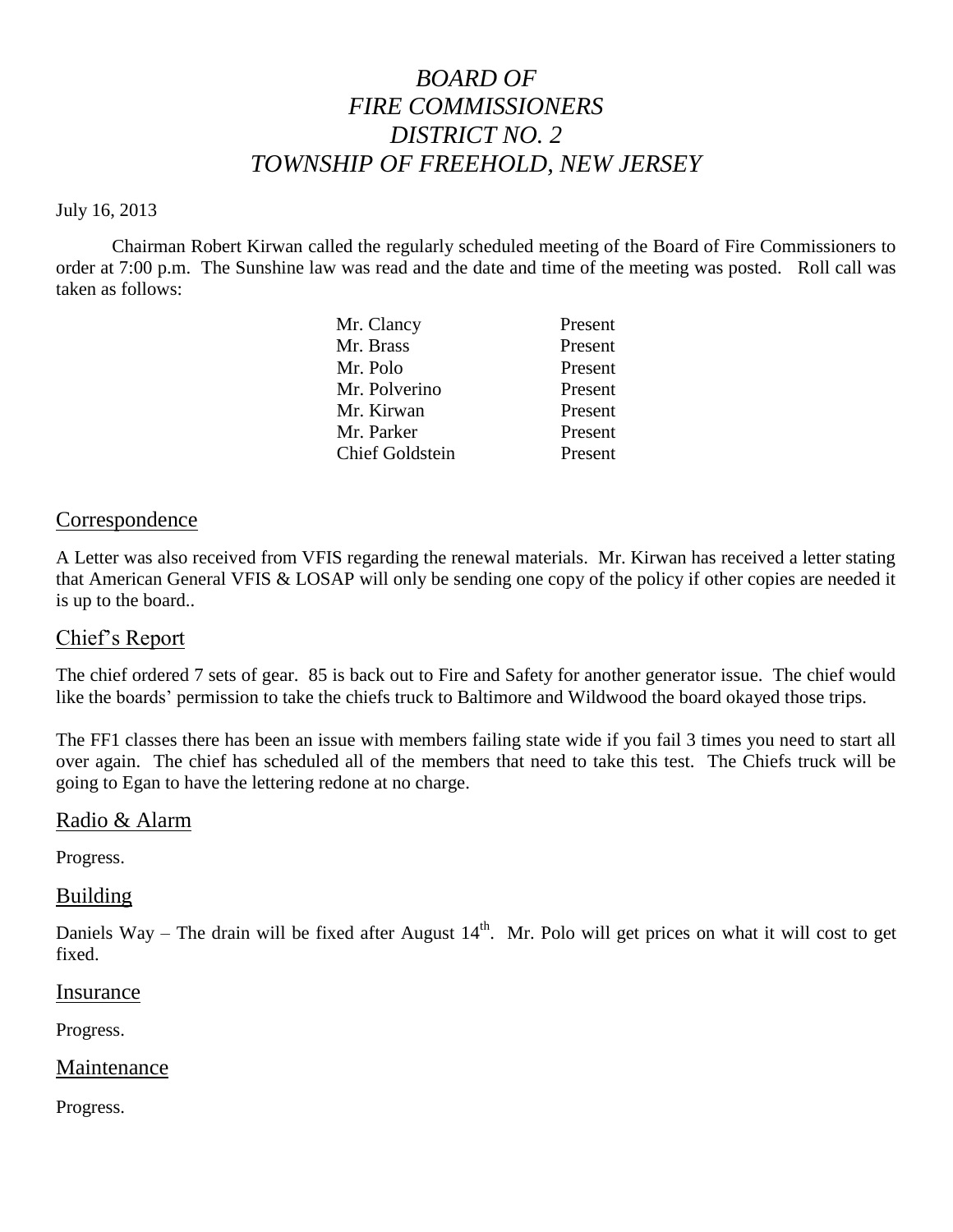# New Business

The Board has approved Chief Goldstein to get Pete Hall to come in and network all of the computers and printers.

# Old Business

The contracts are done for PL they will come on Thursday to sign. A resolution was made requesting approval to receive the funds for the truck Mr. Kirwan made a motion and Mr. Polverino  $2<sup>nd</sup>$  role was called and it was passed. Mr. Polo, Mr. Brass, and Mr. Parker have the boards' permission to file the application with the state.

# Treasurer's Report

Freehold Savings Bank

| Checking            | 18,426.19      |
|---------------------|----------------|
| <b>Money Market</b> | 730,488.05     |
| CD                  | 1,329,903.65   |
| Total assets:       | \$2,078,817.89 |

Received the 2<sup>nd</sup> qtr. payment from Freehold Township in the amount of \$261,500 and deposited on 6/28. A check was received from Chris Kramer for one of the center consoles and deposited on 6/19.

# July Bills

|                    | 8790 For ck # 8748 fm. 5/22 NJ Fire & Equip. | 13,583.40   |
|--------------------|----------------------------------------------|-------------|
| 8791               | Buchanan, Ingersoll & Rooney                 | 461.97      |
| 8792               | NJ Natural Gas                               | 61.35       |
| 8793               | JCP & L                                      | 396.59      |
| 8794               | <b>Staples</b>                               | 298.81      |
| 8795               | Verizon                                      | 784.84      |
| 8796               | Verizon                                      | 460.12      |
| 8797               | Cablevision                                  | 244.10      |
| 8798               | <b>VFIS</b>                                  | 23,522.79   |
| 8799               | Robert Kirwan                                | 28.00       |
| 8800               | Clean Air Co.                                | 187.50      |
| 8801               | Fire & Safety                                | 5,953.85    |
| 8802               | US Grounds Maint. Corp.                      | 478.03      |
| 8803               | Baco's Gourmet Pizza                         | 162.97      |
| 8804               | <b>Access Health</b>                         | 765.00      |
| 8805               | Greenblade                                   | 40.00       |
| 8806               | NJ Fire & Equip.                             | 75.00       |
| 8807               | <b>Roux Associates</b>                       | 190.98      |
| 8808               | <b>Roux Associates</b>                       | 749.38      |
| 8809               | E. Freehold Fire Co.                         | 201.30      |
| 8810               | Kempton Flag                                 | 732.10      |
| 8811               | Evan Berman                                  | 120.00      |
| 8812               | Cty of Monmouth                              | 1,513.06    |
| 8813               | Norkus Enterprises                           | 149.48      |
| 8814               | Emer. Equip. Sales                           | 1,987.52    |
| 8815               | UL                                           | 4,441.40    |
| 8816               | Lisa-Marie Clark                             | 159.00      |
| 8817               | Sonneblick Parker & Selvers PC               | 800.00      |
| <b>Total Bills</b> |                                              | \$58,584.54 |